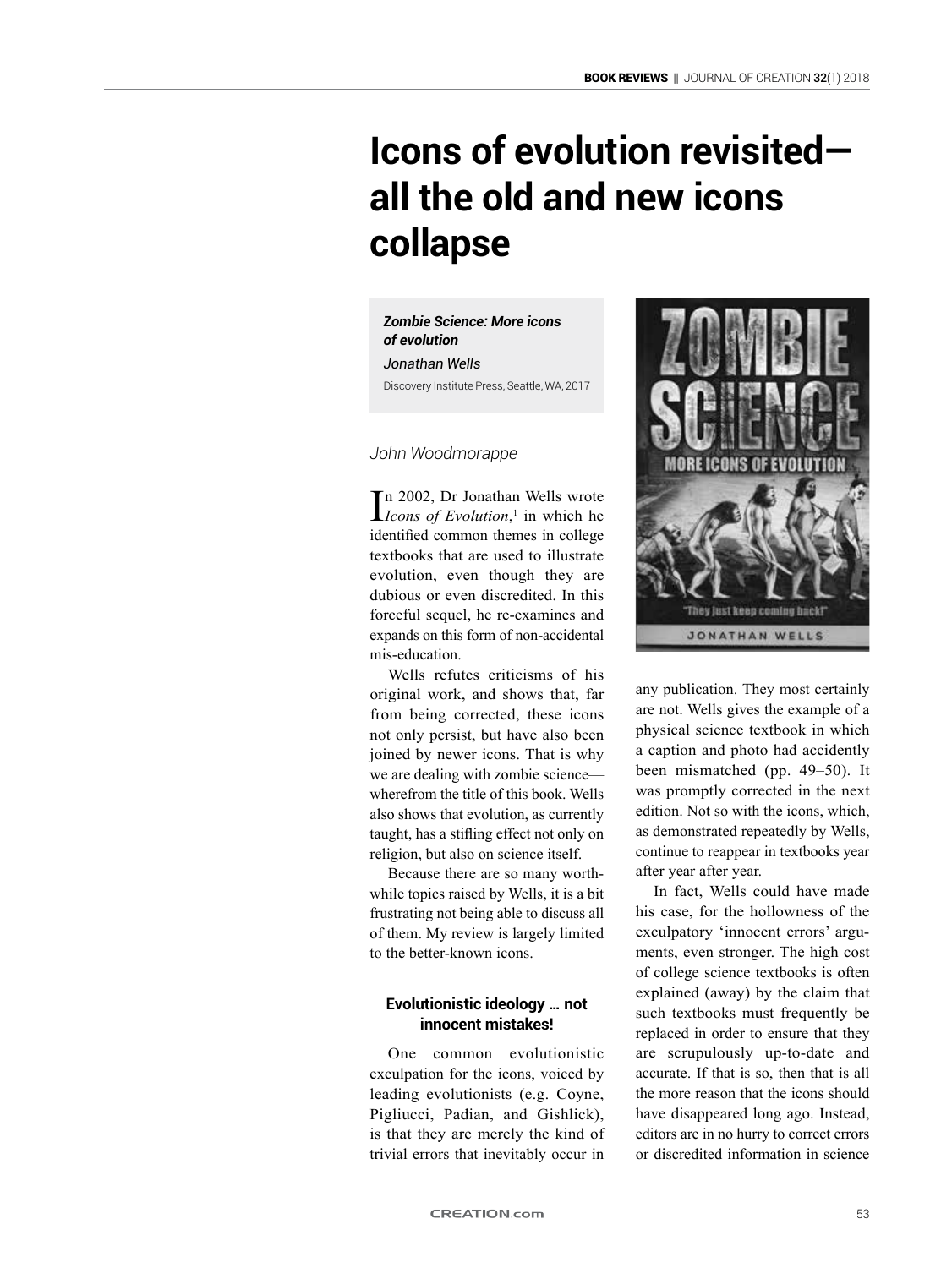textbooks, as long as they promote evolutionary theory.

Perhaps the icons could be excused as myths—that is, as not-quite-accurate stories that are legitimately retained for their educational clarity. Wells will have none of that. He quips:

"All of the icons of evolution misrepresent the truth. The evidence does not justify the sweeping claims that they are made in their name. They should be empirically dead to any informed, rational observer, but they keep coming anyway. Textbooks still carry them, but textbooks are not the main problem. The main problem is the scientific establishment's determination to promote evolution in spite of the evidence" (pp. 78–79).

It all boils down to this: "The icons of evolution are not textbook mistakes. They are used to promote a grand materialistic story even after scientists have shown that the icons misrepresent the evidence. They are tools of zombie science" (p. 169).

### **A few of the old icons**

The Galápagos Island finches go back to Charles Darwin and his *Origin of Species*. However, they did not show what is claimed for them then and they still do not show it now. Wells comments:

"The Galápagos finches have provided evidence for differential survival correlated with environmental changes—that is, for natural selection. But the finches do not provide evidence for the origin of new species, organs or body plans that is, for evolution" (p. 70).

Now consider the peppered moths. They persist as icons even though, a few decades ago, studies had demonstrated that peppered moths do not normally alight on tree trunks as illustrated in biology textbooks. Consequently, differences or similarities between the colouration of the tree trunk and the colouration of the moths are irrelevant to the moths' survival. Moreover, newer studies have failed to convincingly demonstrate that the observed numerical asymmetry of light and dark moths has anything to do with differential vulnerability to predators in the first place.

The giraffe, with its long neck, is an iconic example of evolution in action. According to textbook orthodoxy, wrong-guy Lamarck had suggested that constant neck-stretching by the giraffe had eventually caused the neck to lengthen in successive generations, while our hero, right-guy Darwin, had correctly suggested that natural selection had favoured the survival of the long-necked giraffe, at the expense of short-necked giraffes, owing to the ability of the longnecked variant to reach high forage. Wells discusses the inferred mutations behind the alleged evolution of the long neck. However, he could have pointed out that the textbook account is a gross oversimplification. There are in fact *several* different currently held evolutionary hypotheses, all of them conjectural, for the long neck. For example, instead of reaching high vegetation, the long neck may actually be the outcome of sexual selection. Alternatively, and in addition to the giraffe's long legs, the long neck may be the response to selective pressures for thermoregulation (that is, a heatdissipating increase in the ratio of body surface area to body volume).

Now consider another hoary icon the 'human tail'. Wells shows that it is nothing more than a birth defect. However, he could have made his case stronger by considering birth defects that no evolutionist would claim to be 'atavisms'. Thus, for example, the sixth finger is a birth defect, nothing more. However, had evolutionists believed that humans evolved from six-fingered ancestors, then surely a sixth finger today would be proclaimed an evolutionary 'atavism', and elevated into an icon.

No discussion of old evolutionary icons would be complete without the appendix—the vestigial organ par excellence. Wells summarizes numerous evidences that the appendix is functional—as a lymphoid organ and as a reservoir of intestinal bacteria. Faced with this evidence, some evolutionists have now conveniently redefined the term 'vestigial organ' to mean one with a reduced function instead of a non-existent function. This effectively eliminates the original vestigial-organ argument by folding it into the one on homologies. That is, the structure in organism (A) does something different from the corresponding structure in organism (B). Big deal. And, as in all evolutionary arguments based on homology, it does not tell us if this difference arose from common evolutionary ancestry or if it arose from common design by a Designer. In addition to this, the 'reduced function' argument assumes that something qualifies as a 'full' function. It is frankly laughable. For instance, if evolutionists believed that bicycles had all evolved from a common ancestor, would they be saying that the switchable multigear bicycle is a manifestation of full function, while the single-gear bicycle exhibits reduced function, and is therefore vestigial?

Other evolutionists (e.g. Jerry Coyne) have 'moved the goalpost' further by re-defining a vestigial organ as one with a changed function instead of non-existent function. What does this imply? Wells points out that, owing to the fact that it appeared earlier, the tetrapod limb serves as a reference for the original function. That would mean that its homologue in the human—the arm—would have to be one that has 'reduced' function, and is therefore vestigial according to the redefinition. Such is the *reductio ad absurdum* of the evolutionistic backpedalling on vestigial organs.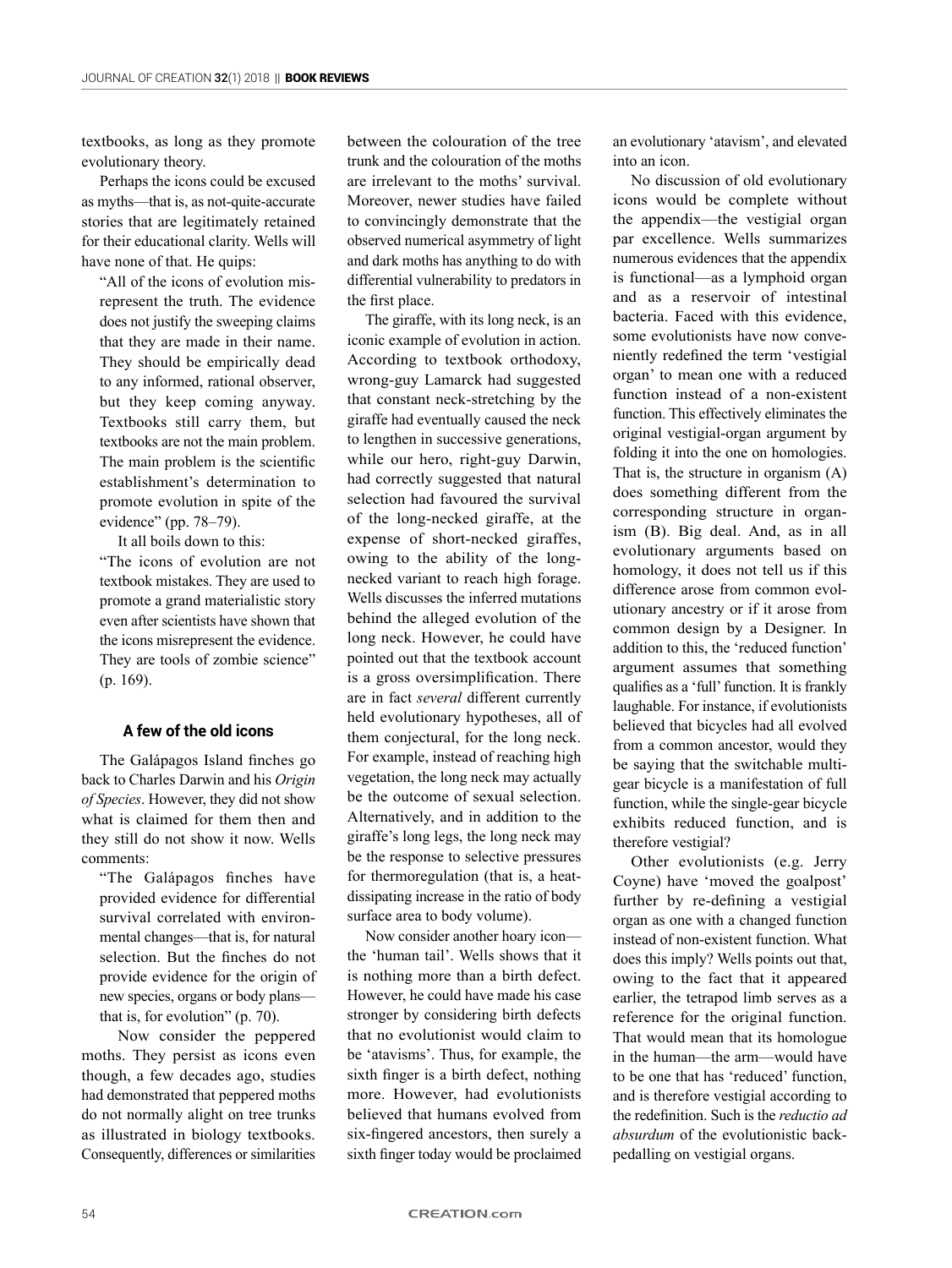# **Some new icons: biological molecules**

So-called junk DNA is a wellknown icon. Wells recounts the growing body of evidence that it is functional. Moreover, such DNA can have a function even if the sequence is not conserved from organism to organism. It shows only that the function is unrelated to sequence specificity.

Sequences of DNA are called genes, and the latter have assumed unwarranted iconic status. This has even included the identification of claimed genes that cause alcoholism, violence, homosexuality, and even political views. The fatal flaw of this approach is described by Wells. Behavioural geneticists examine a group of people, exhibiting a certain behaviour, in terms of genes that occur more commonly among members than among outsiders. However, if you look at enough genes, some of them are bound to occur more commonly in that group, solely by chance.

Pseudogenes especially had assumed iconic status in evolution as disabled genes—that is, as self-evident relics of dysteleology and evolution. We now know, however, that at least some of them are functional.

On another subject, evolutionists have struggled to deal with the contradictions in phylogenies created from molecular data. They finally have had to resort to special pleading by supposing that not all sequences carry what they call 'strong phylogenetic signals'. This, too, is an exercise in circular reasoning.

## **Some new icons: genes that govern development**

The *Hox* genes have become one of the new icons. They are similar across widely divergent organisms, but manifest themselves very differently. Some evolutionists have claimed that experiments on regulatory genes show that wholesale reorganizations of macro-organisms can occur in only one generation (similar to the old 'hopeful monster' idea, though this phrase is not used by Wells). They do no such thing. The experiments have failed to show any kind of biological novelty. Wells quips:

"Fruit flies with useless extra wings or missing legs have taught us something about developmental genetics, but nothing about how evolution might build new form and function. All of the evidence points to one conclusion: No matter what we do to the DNA of a fruit fly embryo, there are only three possible outcomes: a normal fruit fly; a defective fruit fly, or a dead fruit fly. Not even a horse fly, much less a horse" (p. 94). (Figure 1.)

Jonathan Wells has a way with words. I love it!

Now consider the *Pax-6* gene, which is responsible for the development of the eye in various dissimilar creatures. The mouse *Pax-6* gene can be transplanted into a fruit fly, and the fruit fly will develop ectopic (out of place) eyes. But these will be fruit fly eyes, not mouse eyes. This fails as evidence for evolution, as explained by Wells:

"If *Pax-6* were in control, the fruit fly gene would presumably generate a fruit fly eye, the mouse gene a mouse eye, the squid gene a squid eye, and so on. In fact, *Pax-6* is not a master control gene at all; it is just a switch. The ignition switch from a car can be installed into a boat or an airplane and serve the same function. But the car's ignition switch doesn't turn a boat or an airplane into a car. Calling an ignition switch a 'master control device' doesn't tell us anything about the nature or origin of the vehicle in which it is found" (p. 135).

Well said.



Figure 1. A fruit fly with legs where there should be antennae (antennapedia). As pointed out by Wells in such acerbic fashion, this is nothing but a malformed fruit fly, and most certainly does not qualify as evidence for evolution.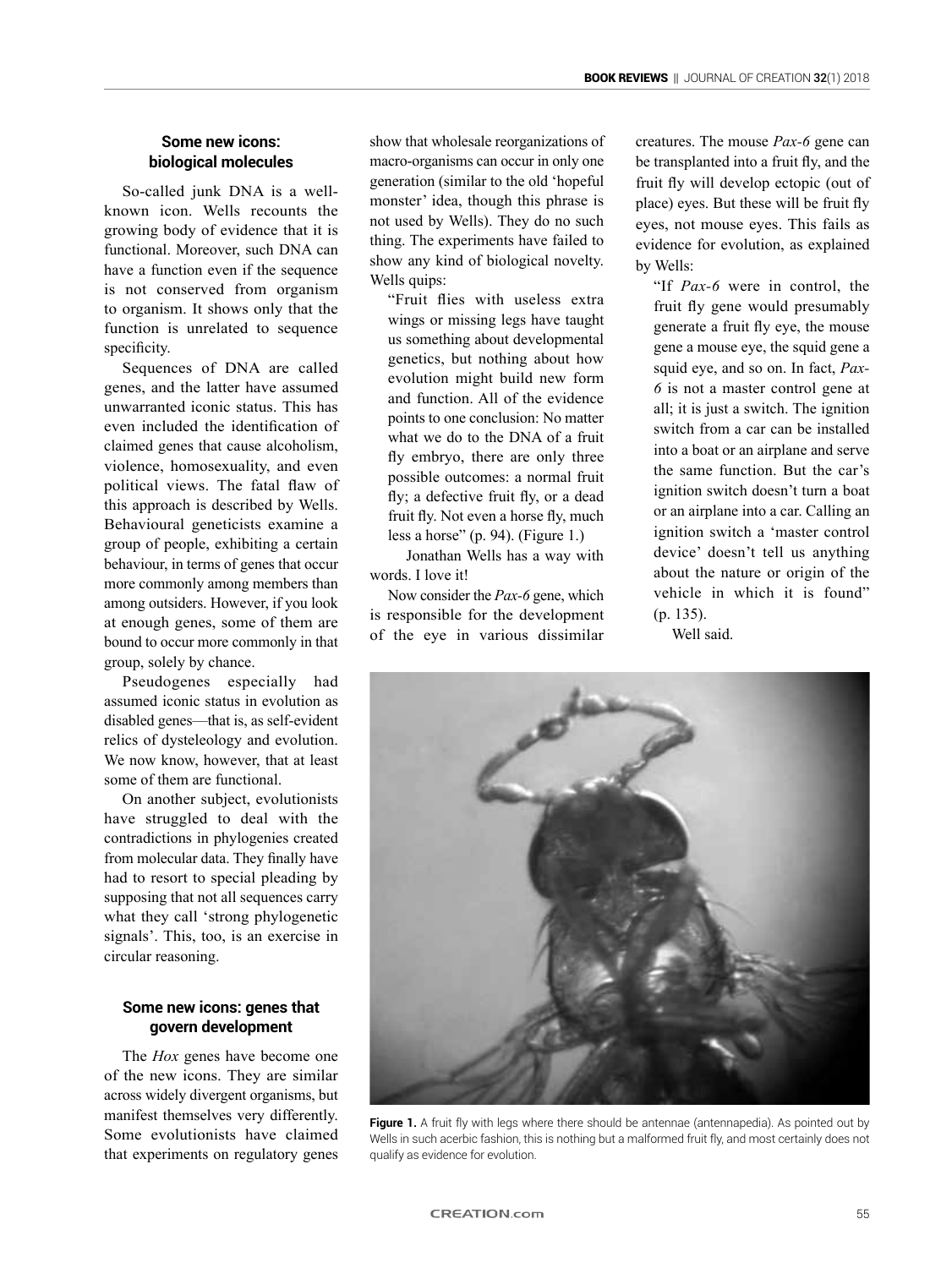# **Some new icons: human physiology**

One of the most commonly repeated new icons is the 'backwards' retina in the vertebrate. This icon is one of many 'bad design' arguments that are supposed to show that no Intelligent Designer made it. Instead, it is supposed to show that evolution lacks foresight, that it can only modify what had existed before in jury-rigged fashion, and that it is a minimumsolution system. However, Wells shows that the octopus eye, despite its 'proper' deployment of retina and blood vessels, is actually inferior in function (visual acuity) to that of the vertebrate eye. In addition, on close examination, it turns out that the 'properly' wired retina is far from optimal even for the bare function of a vertebrate eye. That is, were the high resolution demanded of the vertebrate eye to be expressed in terms of a design utilizing a 'properly' wired retina, the vertebrate eye would have to be impossibly large. Therefore, far from being 'bad design' or something 'juryrigged', the 'backwards' vertebrate

retina is actually an intelligent, spacesaving, engineered structure that is necessary for the high resolution of the vertebrate eye at a reasonable size. Despite these facts, the evolutionist icon of the 'backwards' retina continues to be uncritically repeated, no doubt for its intuitively appealing, pro-evolutionary emotional impact.

Cancer itself has now become enlisted as an icon of evolution. At best, all it shows is that, unsurprisingly natural selection favours those rogue cells that can defeat the body's immune system, thwart oncologists' efforts to eradicate them, and to multiply in a most berserk fashion. But none of this has anything to do with evolution. Wells notes that, "Darwinian evolution needs examples of biological processes that build new forms and functions. Cancer destroys these things" (p. 168).

# **Some new icons: paleontology and cladograms**

The old-fashioned evolutionary trees have largely been replaced by cladograms, and these have become an icon of sorts. Owing to their visual





appeal and misleading implications, they constitute a subtle evolutionary propaganda acting on the minds of unsuspecting students. Cladograms do not show ancestor-descendant relationships, and are untrue insofar as they presume, rather than demonstrate, that shared traits are the result of evolution. As a matter of fact, Wells cites a classroom activity that involves the construction of cladograms from common objects<sup>2</sup>, such as nails, screws, and paperclips. Yet, ironically, no one suggests that screws and nails are related to each other by evolution. They are independent, special creations, and any polarities or nested hierarchy based on them are in no sense evidence for their evolution.

I have shown this earlier in more detail (figure 2) in my spoof cladogram. All of the machines are independent, special creations, and no one would even imagine that these machines and their cladistic deployment were caused by evolution. Yet that is *exactly* what unsuspecting students are led to believe whenever they see a cladogram of organisms in their textbooks.

# **Whale evolution a shattered new icon**

The author criticizes the standard narrative on whale evolution. He discusses the fragmentary nature of the fossils, which makes their inter-comparison difficult, and the imaginative artistic licence of their inferred lifestyles. The actual evidence indicates that the 'intermediates' can best be understood as semiaquatic creatures similar to today's otters and crocodiles—animals that have nothing to do with whales.

Jonathan Wells thus confirms, updates, and expands my 2002 study on whale evolution<sup>3</sup>. He especially focuses on the many unique specializations of the whale for its fully aquatic lifestyle, many of which create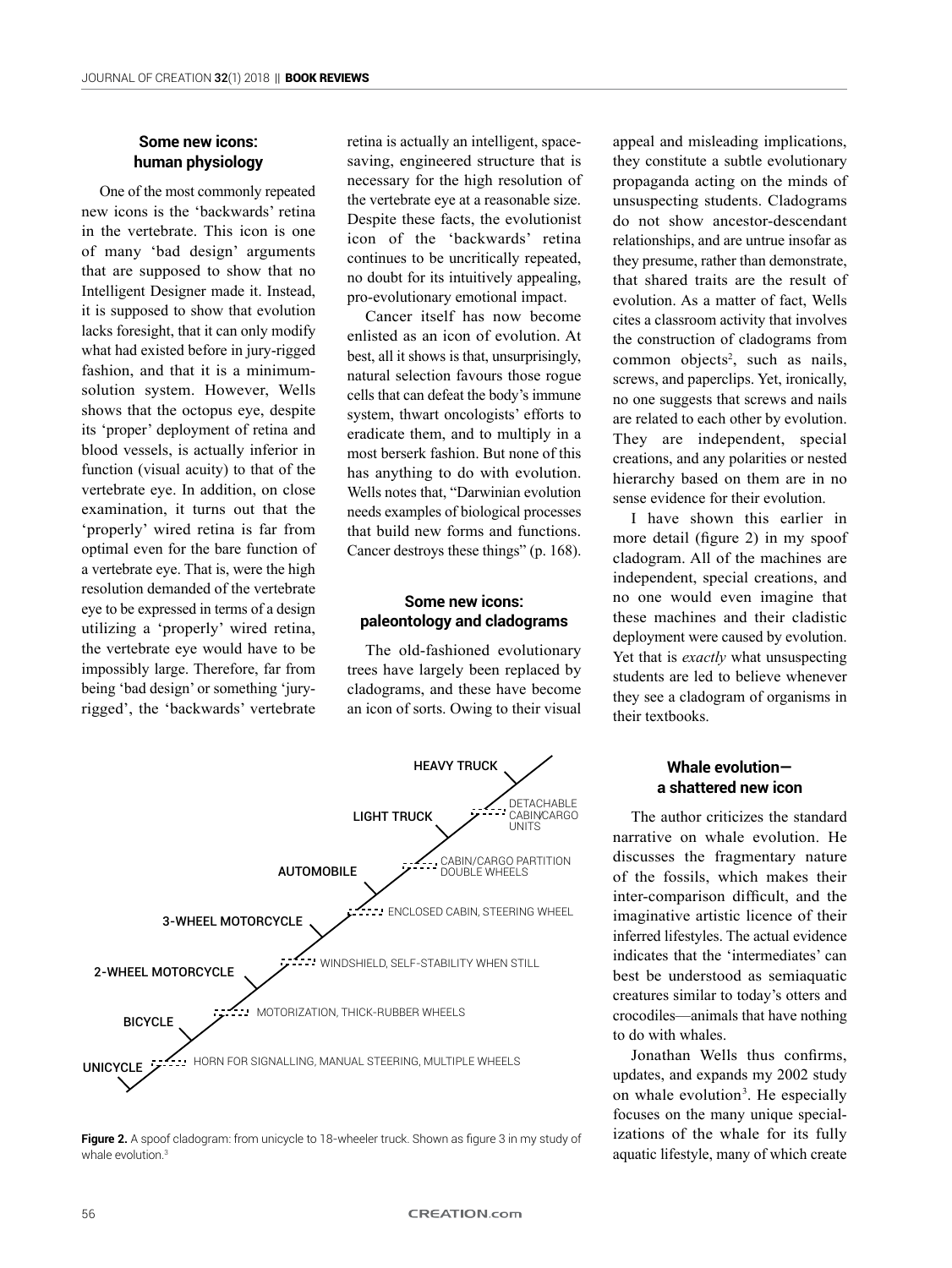a gulf between whales and amphibious vertebrates, and many of which are not preserved as fossils. For instance, the cetacean mother has a unique way of nursing her calves that occurs underwater yet allows them to come to the surface to breathe.

Interestingly, the involucrum, a peculiar bone in the middle ear that is used to define the cetacean clade (the same way that the pneumatic tire defines my spoof clade; figure 2) now has been found in other fossil creatures that evolutionists don't believe are closely related to whales. This means that, following evolutionistic thinking, the involucrum is convergent in at least two distinct groups, or it is a relatively common feature that is shared by many non-cetaceans and cetaceans. In any case, the involucrum can no longer define the cetacean clade. Either some other trait must be found to do so, or the clade must be broken up.

Finally, Wells points out that some of the 'fossil whales' are contemporaneous. He could have made his case a lot stronger by factoring the statistics of stratigraphic ranges. That is, a single, or few, specimens suffer from a large built-in uncertainty as to the limits of their actual stratigraphic interval (including first appearance). Additional uncertainties about the actual (as opposed to observed) first appearance of a taxon are imposed by such things as the vagaries of the area of outcrop available to be surveyed, the potentially uneven collecting intensity conducted by paleontologists, the random or non-random spacing of fossiliferous horizons, and other factors.<sup>4</sup> Consequently, to speak of stratomorphic intermediates (that is, a less-derived organism necessarily preceding a more-derived organism in the stratigraphic record) is premature at best. Of course, this consideration applies not only to whales, but also to the unmentioned iconic mammal-like reptiles, and other organisms.

# **Evolutionistic triumphalism challenged on multiple fronts**

The author does not mention the many advances made by scientific creationists, but he does touch on those of ID proponents. The reader learns, for example, of the Biological Institute founded by molecular biologist Douglas Axe. This scholar focuses on the practical teleology of enzymes.

The Sociedade Brasileira do Design Inteligente (Brazilian Society for Intelligent Design) is notable for its spectacular growth. In 2014, there had been a conference that had attracted hundreds of people. Back in 1998, all those interested in the subject could, according to Wells, have fitted in a Volkswagen van.

One hindrance to the greater success of ID research is money to support research. Evolutionists have a monopoly on taxpayer funding (to the tune of billions of dollars annually in the USA alone). Hence, ID must rely on private funding.

Pointedly, the challenges to evolutionistic dogma are not coming solely from creationists and IDers. A growing number of evolutionists, while firmly remaining materialistic evolutionists, themselves are recognizing the inadequacy of Darwinian orthodoxy. For instance, the so-called Altenberg 16 published a collection of essays in 2010 in which they challenged the standard notion that organisms could evolve solely through the gradual accumulation of small variations incrementally preserved by natural selection.<sup>5</sup> Two other evolutionists, Jerry Fodor and Massimo Piattelli-Palmarini, advanced the heretical notion that the role of natural selection in evolution has been greatly exaggerated, and that an organism's postulated 'internal factors' are more important drivers of evolution. Evolutionist James Shapiro was even more radical. He dared suggest that cells can reorganize their genomes in purposeful ways. Taking this further,

evolutionist Denis Noble came out and said that the neo-Darwinian conception of evolution is wrong. In other words, the central tenets of neo-Darwinism are no longer valid.

# **Call the rationalist thought police before it's too late!**

Jonathan Wells brings out the hysteria of the evolutionists that becomes manifest in the face of scholarly challenges to their materialistic worldview. I mention the inanities of some of these evolutionists and poke fun at them.

We have evolutionary biologist Massimo Pigliucci, who says that creationism is evolution denial, as is ID, and that—horror of horrors—it is bent on literally destroying science as we know it. Wow! I know some ID members, but never realized that IDers could be *that* naughty.

Biologist and journal editor Gerald Weissman shrieked that our heritage of reason, stemming from the Enlightenment, is being eclipsed by what he calls the Endarkenment. Niall Shanks is even better: He frightens us that creationists want to turn the clock back to medieval times (he apparently doesn't realize that medieval times gave us the university and mechanical clocks, among many other things). Now, creationists have achieved many things, but why have we never realized that creationists have mastered the ability to make time flow backwards? That's a new one.

Not to be outdone, physicist Marshall Berman wrote that ID poses a threat not only to science but perhaps to secular democracy itself. So what exactly are creationists? Fascists? Communists? (Oops, no—these two groups were evolutionists.) Malevolent aliens from another planet? Kenneth Miller warned that, were ID to succeed, the modern age would be brought to an end. What unearthly powers those IDers must have!